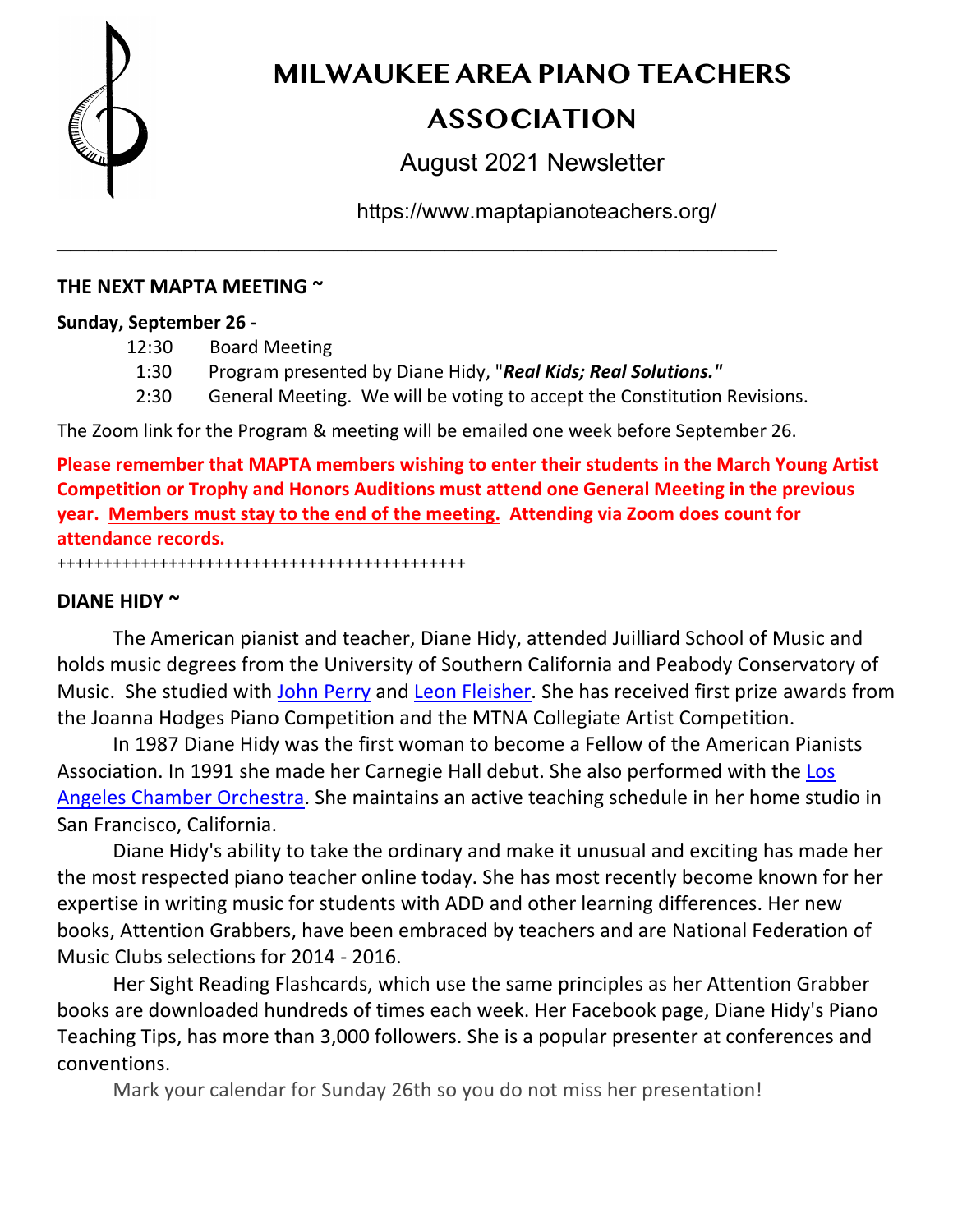# **Special Fall Recital** ~

Last year's all Beethoven Recital was so popular, the MAPTA Board voted to have another November on-line recital which will be available for viewing during the week of Thanksgiving. What a wonderful way for students to celebrate their piano advancement with their extended family during a holiday together!

This year we will have a recital of ALL WOMEN COMPOSERS. The membership vote was so close on this theme. It won by only one vote but overall had the strongest interest indicator.

Students will perform one piece from memory. Make a video and upload it no later than Friday, November 12th. The recital will be available for viewing on YouTube starting on Sunday, November 21st. It will be on our private MAPTA YouTube channel.

Women composers of any era or country are acceptable! No pop music, please. Choose one piece for each student. There is no limit on how many students may enter. There is no entry fee! There is no limit on student age or level of advancement. Music should be performed from memory and be performed as though at a real recital.

Each student should include something interesting about their piece that we can include in the slide before their performance. Perhaps where or when the composer lived, other composers that they knew, something about the title of the piece, or why they chose to play this specific piece for the recital.

++++++++++++++++++++++++++++++++++++++++++++

# **MAPTA Board News ~**

Mary Radspinner is the new First VP in charge of Programs, Leonard Mostek is the new Board Member replacing Kimberly Rosenau who moved to Second Vice President when Cathy Kliebenstein moved out of town.

++++++++++++++++++++++++++++++++++++++++++++

# **New Members ~**

Over the summer we have welcomed three new Wisconsin members: Carrie Arndorfer of Hartland, Betsy Hegwood of Brookfield and Nancy Landry of Colgate.

**Carrie Arndorfer** has a BA in Music from UW-Whitewater and she teaches at the Hartland Music Center.

**Betsy Hegwood** has as BS in Elementary Education and a Piano Pedagogy Certificate from UW-Parkside. She continues her music education by attending professional seminars. She is an active member of the Greater Milwaukee Chapter of Wisconsin Music Teachers Association.

**Nancy Landry** attended WCTC, the UW-Waukesha and the Wisconsin Conservatory of Music. We look forward to having their students participate in the Summer Music Festival and the March Young Artist Competition and the Honors and Trophy Track Auditions. +++++++++++++++++++++++++++++++++++++++++++++++++++++++++++++

## **MARCH 2022 AUDITION NEWS ~**

We are currently planning on holding the Young Artist Competition and the Trophy and Honors Track auditions at Hulbert Piano Store in Brookfield. Christine Weege and Cathy Anwar will be sending out more details in the fall.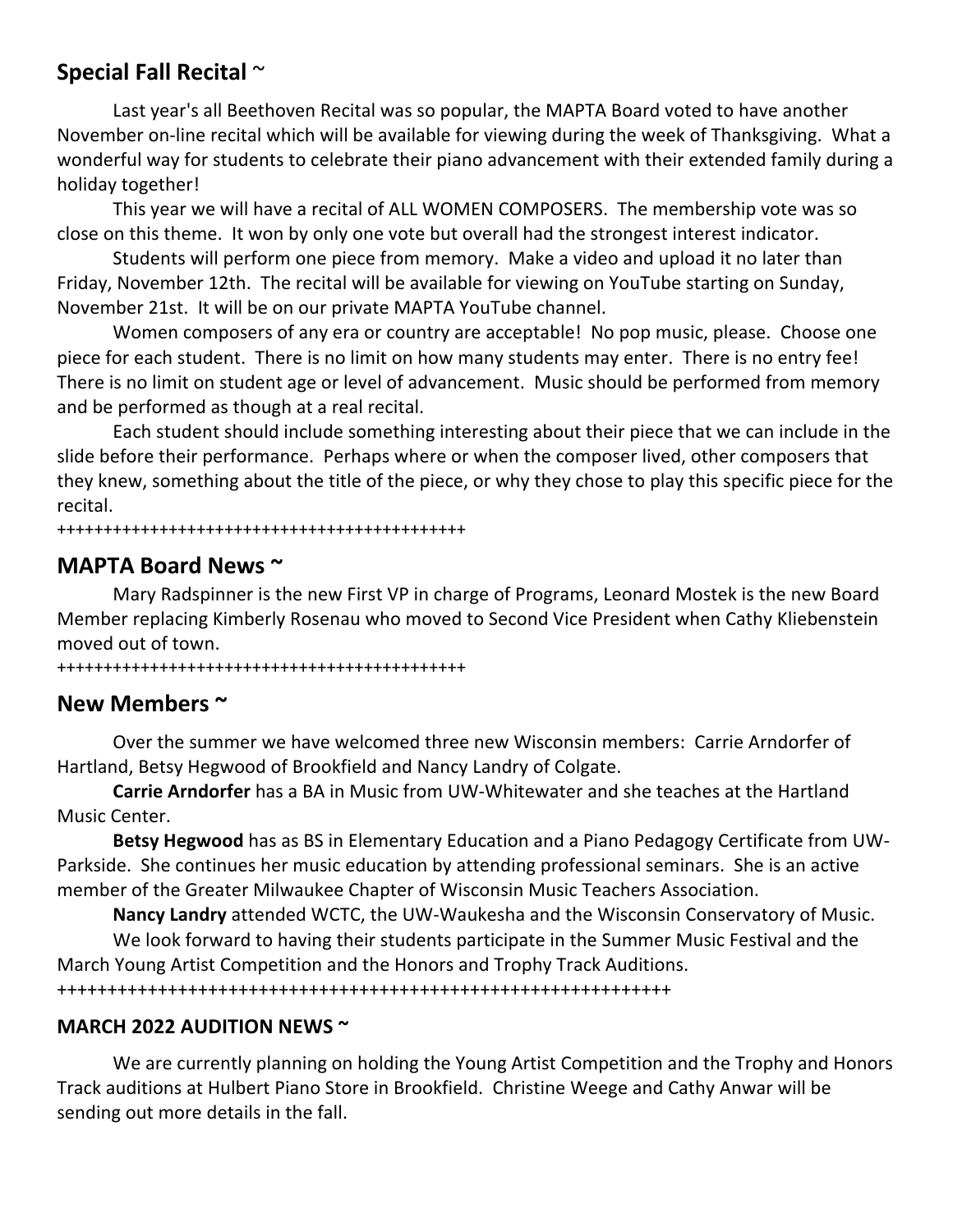**Young Artist Competition** cash awards were raised in October 2020 to:

| Levels $7 - 8$ | \$75, \$60 and \$50     |
|----------------|-------------------------|
| Levels 9 - 11  | \$100, \$90 and \$80    |
| Levels 12 - 14 | \$200, \$150, and \$125 |

There are two non-competitive audition options for a student who studies with a MAPTA member: Honors Track and Trophy Track.

**HONORS TRACK** - Solo and Duet. Students entered in the **Solo Honors Track** will perform 3 pieces from memory as outlined in MAPTA Handbook. There are 14 levels of repertoire and each year a student may advance or repeat a level one time. Performances are evaluated on technique, accuracy and interpretation and will be awarded 1-5 points per piece. The points for all 3 pieces are then totaled with a maximum of 15 points.

Students in Levels 1-4 who earn 15 points will qualify for a **JUNIOR HONORS RECITAL**. Students in Levels 5-14, who earn 14 or 15 points, qualify for the **HONORS RECITAL** .

All the students in the **HONORS TRACK** will earn a trophy when 25 points have been earned. Students entered in the **Duet Honors Track** will perform 2 pieces as outlined in MAPTA Handbook. Performances are evaluated on technique, accuracy and interpretation and will be awarded 1-5 points per piece, with a10 point total maximum. NEW - Duet Honors students in Levels 1-4 with a score of 10 points will qualify for the new **JUNIOR HONORS RECITAL.** Duet Honors students in Levels 5 and up and who earn 9 or 10 points, qualify for the **HONORS RECITAL**. A Duet Trophy is earned by accumulating 17 points. Solo and Duet points may not be combined to earn a trophy.

The JUNIOR HONORS RECITAL and the HONORS RECITAL will be held on the same day and in the same venue. Traditionally, the Honors Recitals are held two weeks after the auditions.

**TROPHY TRACK -** Students entered in the **Trophy Track** will perform 2 pieces from memory. There are 14 levels of repertoire and each year a student may advance or repeat a level one time. Performances are evaluated on technique, accuracy and interpretation and will be awarded 1-5 points per piece. The points for the 2 pieces are then totaled with a maximum of 10 points. All the students in the **TROPHY TRACK** will earn a trophy when 25 points have been earned. There is no Duet Trophy Audition Track event. Students entering the Trophy Solo Track are not eligible to perform in the Honors Recitals.

Repertoire from the NFMC Junior Festival Bulletin Piano Solo List is always accepted in any level. Look for the corresponding levels at the top of each MAPTA Solo Repertoire Level Sheet, e.g., MAPTA Solo Level 1 says that it corresponds with Jr. Festival Levels Pre-Primary and Primary 1. One of the three pieces may be from the NFMC list (not more than one). If you want to choose one piece that is not on the list, it must be approved by Competitive Chair or Honors Chair before November 1. This new early approval date will allow time to change repertoire if needed.

#### **MAPTA 2022 Audition Fees are the same as 2020:**

| Honors Solo Track:               | \$20.00                                                                              |
|----------------------------------|--------------------------------------------------------------------------------------|
| <b>Honors Duet Track:</b>        | \$20/student in the duet team                                                        |
| <b>Trophy Solo Track:</b>        | \$20.00                                                                              |
|                                  | Any Time or Repertoire Changes \$10 each request, payable at the time of the request |
| <b>Young Artist Competition:</b> | \$35 total, \$10 of this due in December with application                            |